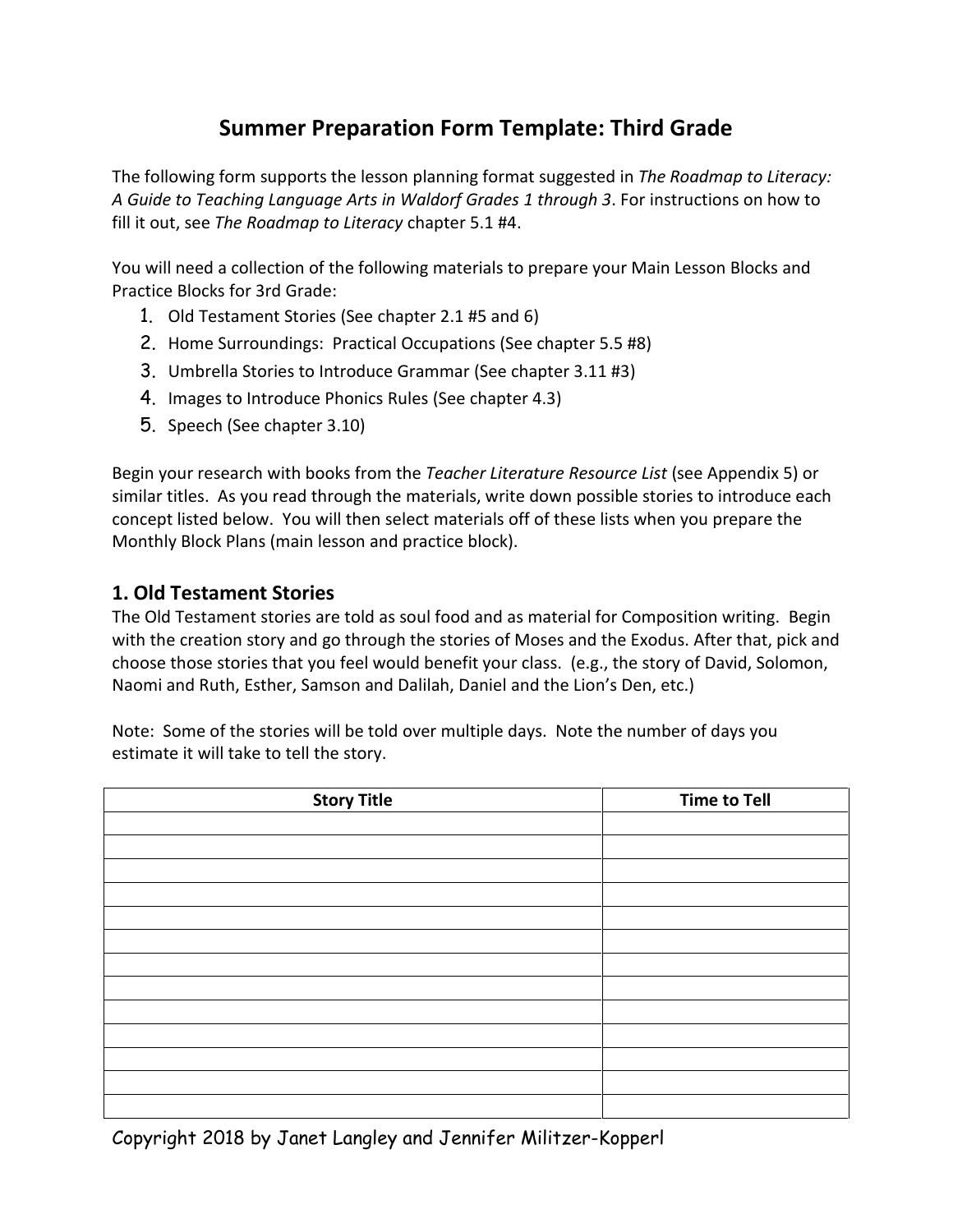### **2. Home Surroundings: Practical Occupations**

Rather than tell stories, present facts, experiences, and as much hands-on activity as you can around practical occupations in your area.

| <b>Local Topics</b> | Background story and information, activities, field trips |
|---------------------|-----------------------------------------------------------|
|                     |                                                           |
|                     |                                                           |
|                     |                                                           |
|                     |                                                           |
|                     |                                                           |
|                     |                                                           |
|                     |                                                           |
|                     |                                                           |
|                     |                                                           |
|                     |                                                           |
|                     |                                                           |
|                     |                                                           |
|                     |                                                           |
|                     |                                                           |
|                     |                                                           |
|                     |                                                           |
|                     |                                                           |
|                     |                                                           |
|                     |                                                           |
|                     |                                                           |
|                     |                                                           |
|                     |                                                           |
|                     |                                                           |

Copyright 2018 by Janet Langley and Jennifer Militzer-Kopperl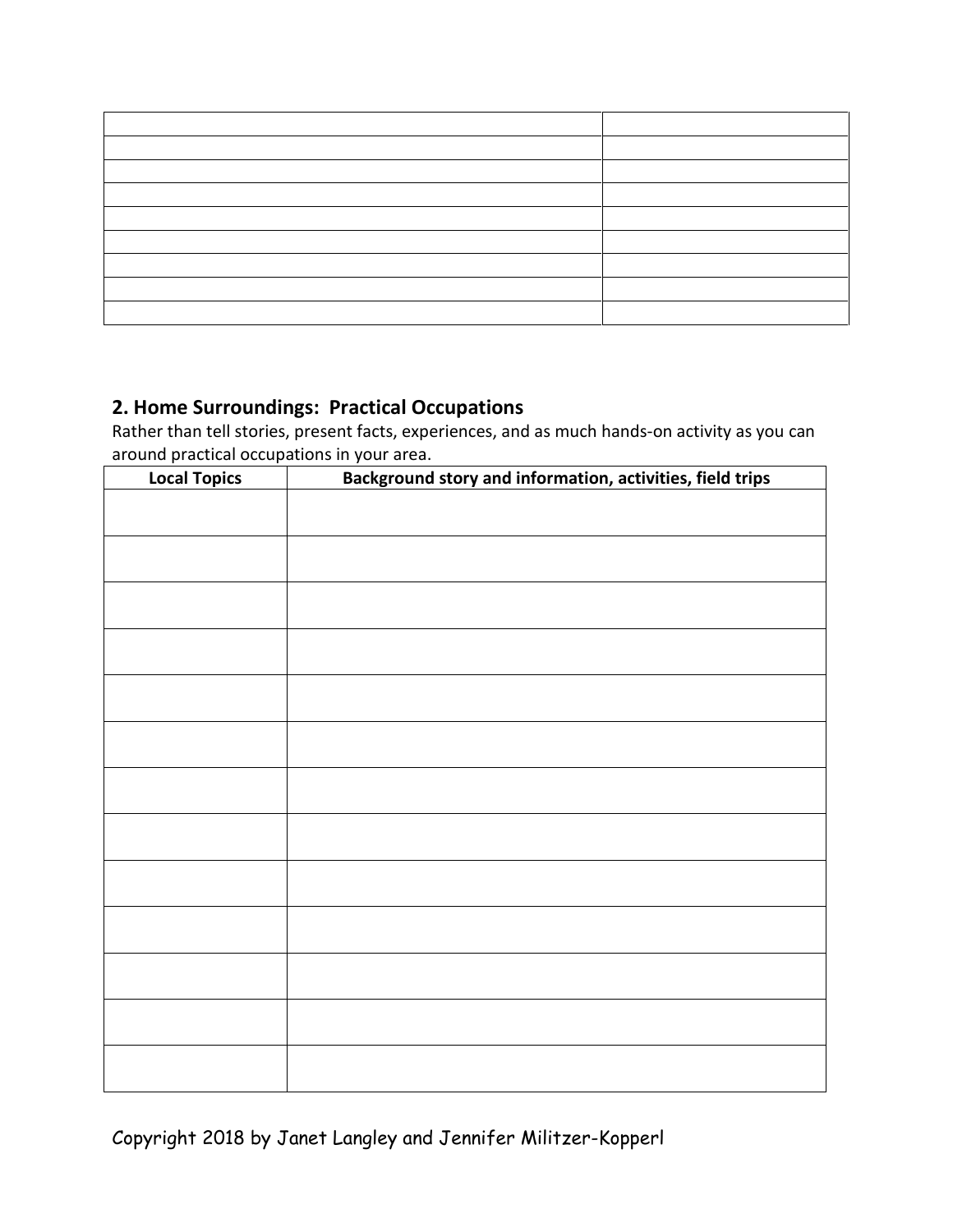#### **3. Umbrella Stories to Introduce Grammar**

You can make your own umbrella stories or you can use ours. See *The Roadmap to Literacy*  chapter 3.11 #3 for more information.

| <b>Grammatical Concept</b> | <b>Our Story Suggestion (page number)</b> | Use/Don't Use |
|----------------------------|-------------------------------------------|---------------|
|                            |                                           |               |
|                            |                                           |               |
|                            |                                           |               |
|                            |                                           |               |
|                            |                                           |               |
|                            |                                           |               |
|                            |                                           |               |
|                            |                                           |               |
|                            |                                           |               |
|                            |                                           |               |
|                            |                                           |               |
|                            |                                           |               |

#### **4. Images to Introduce Phonics Rules**

You can make your own images or you can use ones found in *The Roadmap to Literacy* (see chapter 4.3).

| <b>Phonics Rule</b> | Our Image Suggestion (page number) | Use/Don't Use |
|---------------------|------------------------------------|---------------|
|                     |                                    |               |
|                     |                                    |               |
|                     |                                    |               |
|                     |                                    |               |
|                     |                                    |               |
|                     |                                    |               |
|                     |                                    |               |
|                     |                                    |               |
|                     |                                    |               |
|                     |                                    |               |
|                     |                                    |               |
|                     |                                    |               |
|                     |                                    |               |
|                     |                                    |               |
|                     |                                    |               |
|                     |                                    |               |
|                     |                                    |               |
|                     |                                    |               |

Copyright 2018 by Janet Langley and Jennifer Militzer-Kopperl